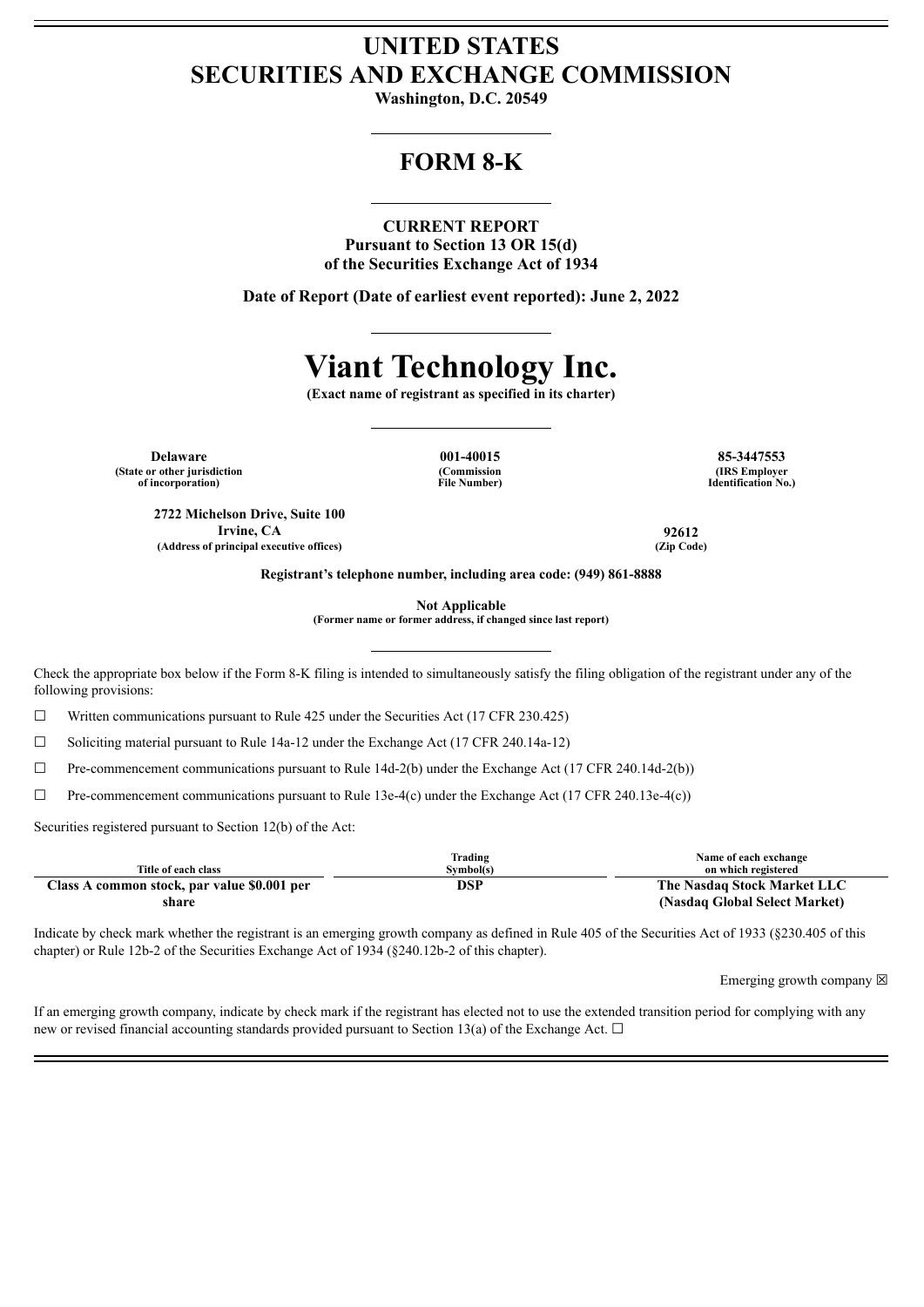#### **Item 5.07 Submission of Matters to a Vote of Security Holders.**

On June 2, 2022, Viant Technology Inc. (the "Company") held its 2022 annual meeting of stockholders (the "Annual Meeting"). As of April 8, 2022, the record date for the Annual Meeting, 14,071,482 shares of Class A common stock and 47,082,260 shares of Class B common stock were outstanding and entitled to vote at the Annual Meeting. Holders of the Company's Class A common stock and Class B common stock were entitled to one (1) vote per share and voted together as a single class on all matters submitted to a vote of stockholders at the Annual Meeting. A summary of the matters voted upon by stockholders at the Annual Meeting is set forth below.

#### *Proposal One: Election of Directors*

The Company's stockholders elected the one person listed below as a Class I director, to serve until the Company's 2025 annual meeting of stockholders and until his successor is duly elected and qualified, or until his earlier death, resignation or removal. The final voting results are as follows:

|            | <b>Votes For</b> | . Withheld<br><b>Votes</b> | <b>Broker Non-Votes</b> |
|------------|------------------|----------------------------|-------------------------|
| Max Valdes | 52.238.599       | 721,82<br>027              | .442<br>-567            |
|            |                  |                            |                         |

#### *Proposal Two: Ratification of the Selection of Independent Registered Public Accounting Firm*

The Company's stockholders ratified the selection by the Audit Committee of the Company's board of directors of Deloitte & Touche LLP as the Company's independent registered public accounting firm for the fiscal year ending December 31, 2022. The final voting results are as follows:

| Votes For                                            | Votes<br>Againsu | Abstentions | -------<br>$\rightarrow$<br>Non-<br>- Votes<br>.                                                                           |
|------------------------------------------------------|------------------|-------------|----------------------------------------------------------------------------------------------------------------------------|
| $\cdot$ $\cdot$ $\cdot$ $\circ$ $\circ$<br>١h<br>vv. | 37.300           | 2.503       | _<br><b>Contract Contract Contract Contract Contract Contract Contract Contract Contract Contract Contract Contract Co</b> |

**Broker**